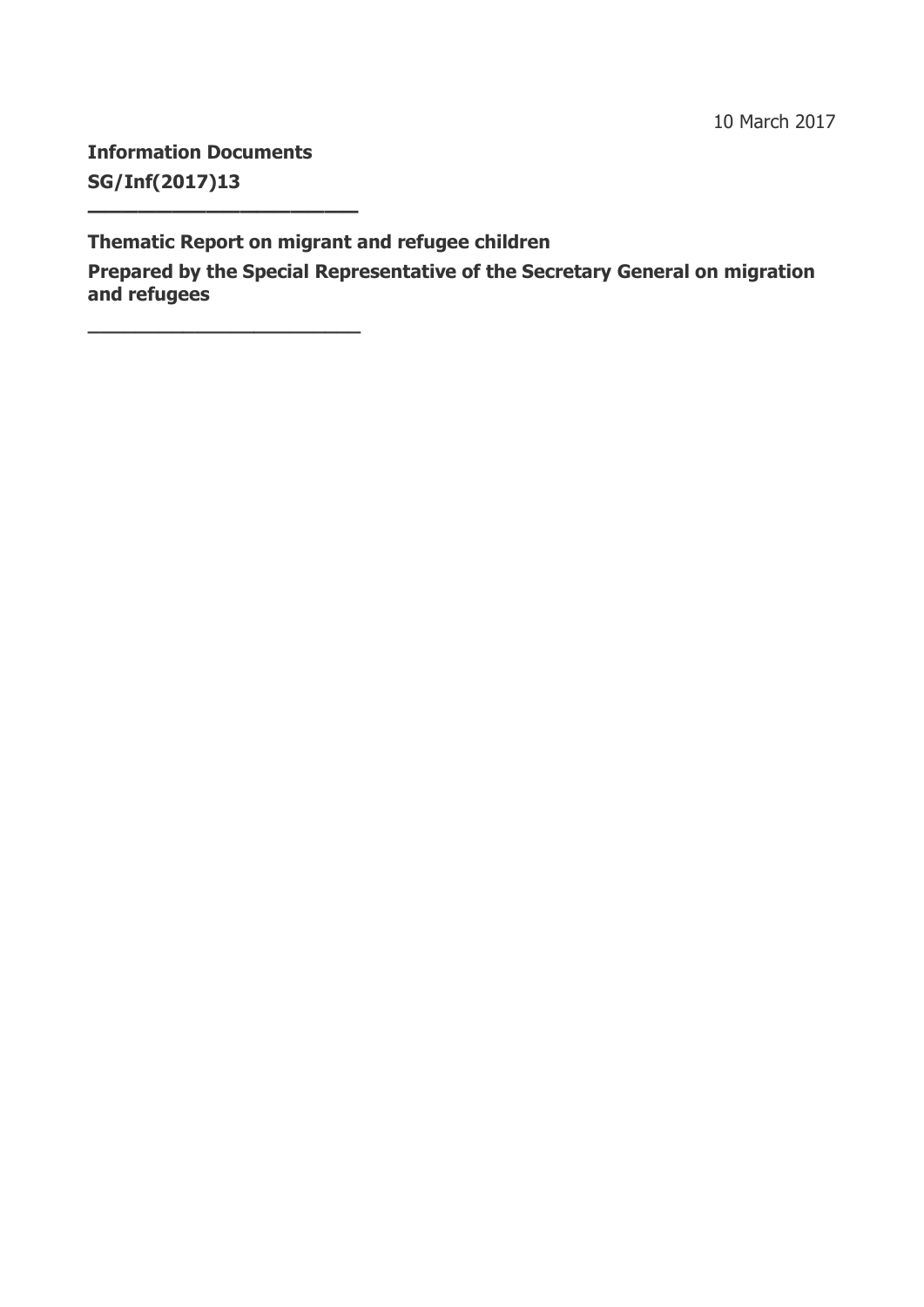### I. **Introduction**

In March 2016, the Secretary General's paper on "Protecting children affected by the refugee crisis: A shared responsibility"([SG/Inf\(2016\)9\)](https://search.coe.int/cm/Pages/result_details.aspx?Reference=SG/Inf(2016)9) identified a series of immediate, priority actions for member states and the Council of Europe. They would result in improved safety for these children and enhanced respect for the human rights standards of the Council of Europe, with a special focus on children who are unaccompanied.

Since his appointment, the Special Representative of the Secretary General on migration and refugees (hereafter the SRSG) hascarried out four fact-finding missions in order to assess how the Council of Europe can assist member states to manage the current migratory flows, while respecting their commitments under Council of Europe human rights instruments. The SRSG has also initiated consultations within the Council of Europe on ongoing and future activities on refugee and migrant children with a view to the adoption, in early 2017, of a transversal action plan on refugee and migrant children. Moreover, discussionshave taken placewith other international and European organisations that are active in the field of protection of migrants' and refugees' rights.

This thematic report focuses specifically on issues concerning refugee and migrant children, including children within families as well as unaccompanied and separated children. Its aim is to identify key findings from the SRSG's missions in 2016 and to reflect on how priorities must be addressed, both as a matter of urgency and in the ongoing work of the Council of Europe, in the upcoming action plan.

# II. **General Overview: Situation of Refugee & Migrant Children**

The United Nations Children's Fund (UNICEF) has noted that almost one child in ten lives in a country affected by armed conflict and more than 400 million children live in extreme poverty (UNICEF June 2016).<sup>[\[1\]](https://search.coe.int/cm/Pages/result_details.aspx?ObjectId=09000016806fdd08#_ftn1)</sup> Such harsh circumstances have led to half of the world's displaced now being children under the age of 18 (UNHCR Global Trends 2015).

Children arrive in Europe as part of a family, or travelling with persons other than their parents or primary caregivers, or entirely alone. They come from many different countries and for many different reasons. Some are fleeing war or persecution; some are escaping serious deprivation; others are seeking educational or economic opportunities or seeking to reunite with family members. Indeed, sometimes children may have different motivations at the same time and may shift between categories, such as asylum seeker, migrant or trafficked, along their migratory journey.

According to figures from Eurostat and the European Parliamentary Research Service (EPRS), around 30% of asylum seekers arriving in Europe in the last two years were children. Nearly 70% of these children were fleeing conflict in Syria, Afghanistan and Iraq. The number of unaccompanied children who applied for asylum in the European Union reached 96,465 in 2015 and they accounted for almost one quarter of all asylum applicants under 18 years of age.

According to UNICEF, in 2016, the number of unaccompanied and separated children using the central Mediterranean route (most of whom started their journey in Eritrea, Gambia or Nigeria) more than doubled compared to last year; as a matter of fact, nine out of ten children who used this route in 2016 were unaccompanied and separated. These figures represent a significant increase from previous years and a trend which is likely to continue considering the situation in the main countries of origin.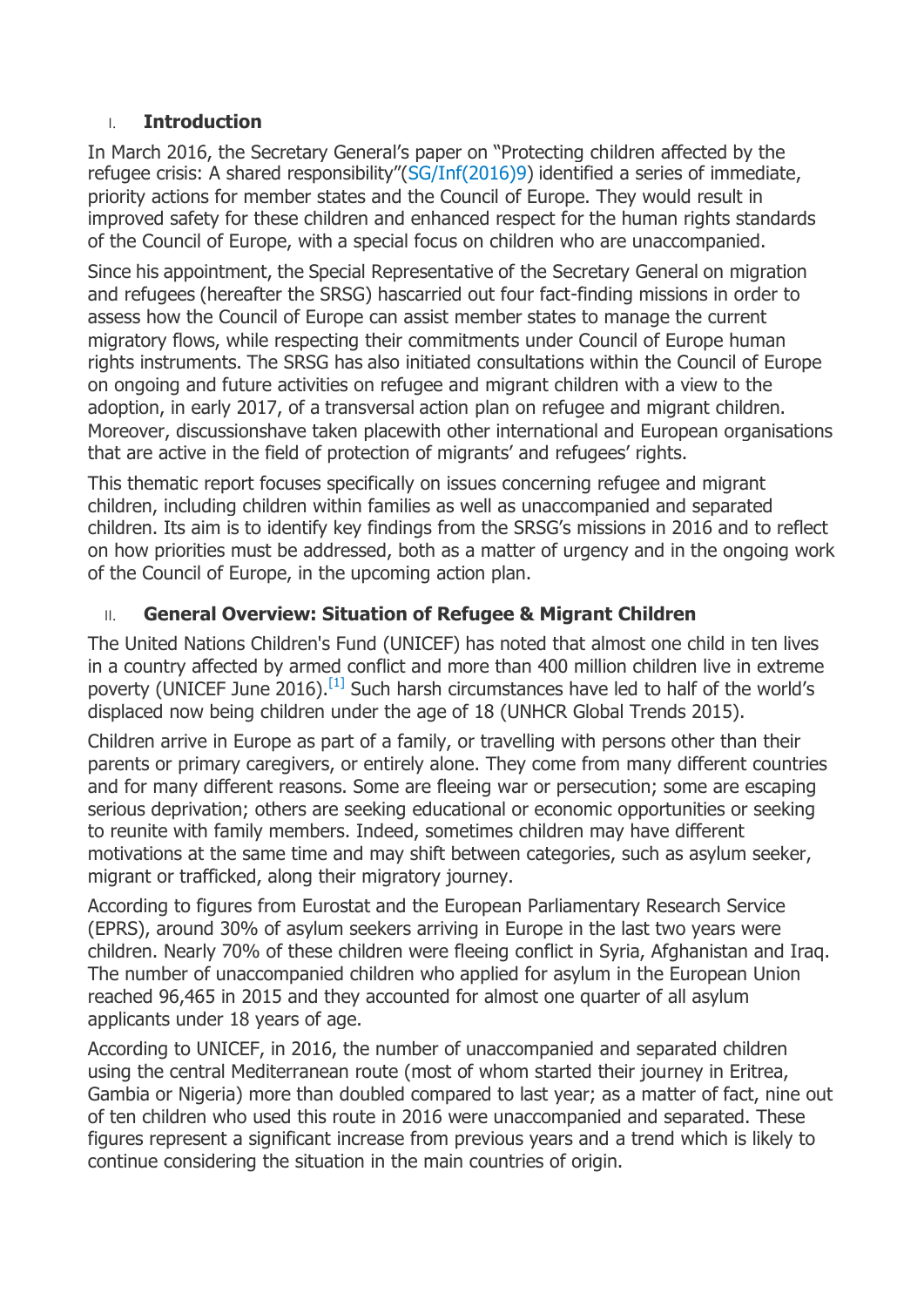The task of addressing the situation of the refugee and migrant children recently arrived in Europe will demand concerted efforts for many years to come, over a wide range of fields and involving many actors. Measures must be taken at local, national, regional and international levels. This will include measures concerning access to international protection, humanitarian assistance, combating trafficking and abuse, child protection, immigration control, family reunification, return procedures and integration. Integration is crucial for children to have a real chance to start a new life. It is vital that refugee and migrant children have welcoming places to settle, including foster care for unaccompanied children. Immigration and law enforcement officials, child protection actors, health, education and legal professionals, guardians, amongst others, are all implicated in this task. The work of national authorities, intergovernmental agencies, non-governmental organisationsand volunteers in these tasks is interconnected in a vital way for the years ahead.

#### **III.** Situation Analysis from Fact-Finding Missions of the Special **Representative**

The SRSGundertook four fact-finding missions to Greece and "the former Yugoslav Republic of Macedonia", Turkey, northern France (Calais and Grande-Synthe) and Italy. He also visited Paris, London and several accommodation centres in the French region of the Grand Est to which persons evacuated from the camp in Calais had been taken. These countries are all particularly significant, given their location on important points of the migration routes out of countries of origin, and into and within Europe. His visits included areas frequently under acute pressure (such as Gaziantep in Turkey, Idomeni in Greece, Calais in France and Lampedusa in Italy) because of the high numbers arriving and because of the reality of many being stranded in situations of distress, unable to transit in the face of closed borders and the absence of effective crossborder procedures.

On-site visits and meetings with authorities and intergovernmental, non-governmental and other organisations were carried out.

In each of these places, the SRSG encountered children who have arrived in Europe in difficult circumstances and after dangerous journeys. Many live in precarious and difficult situations within Europe, vulnerable to neglect and violence. It is clear that the situation, although unpredictable and changing, is not temporary and measures that began as emergency responses have sometimes become protracted.

There are many factors that affect refugee and migrant children and their families during their journeys to safety. Based on concrete observations during the SRSG's four visits, the following fields raise serious concern:

#### Identification and age assessment

In order to access special protection and assistance measures, unaccompanied children must be identified and referred to child protection authorities. Without proper identification procedures in place, children are at risk of being treated like adults and placed in detention, as witnessed in the field.

Therefore, age assessment measures are necessary when an individual's stated age is disputed. However, as observed, such measures are not always comprehensive because psycho-social aspects appear to be neglected. The Committee on the Rights of the Child of the United Nations advises that age assessment measures should be multi-disciplinary and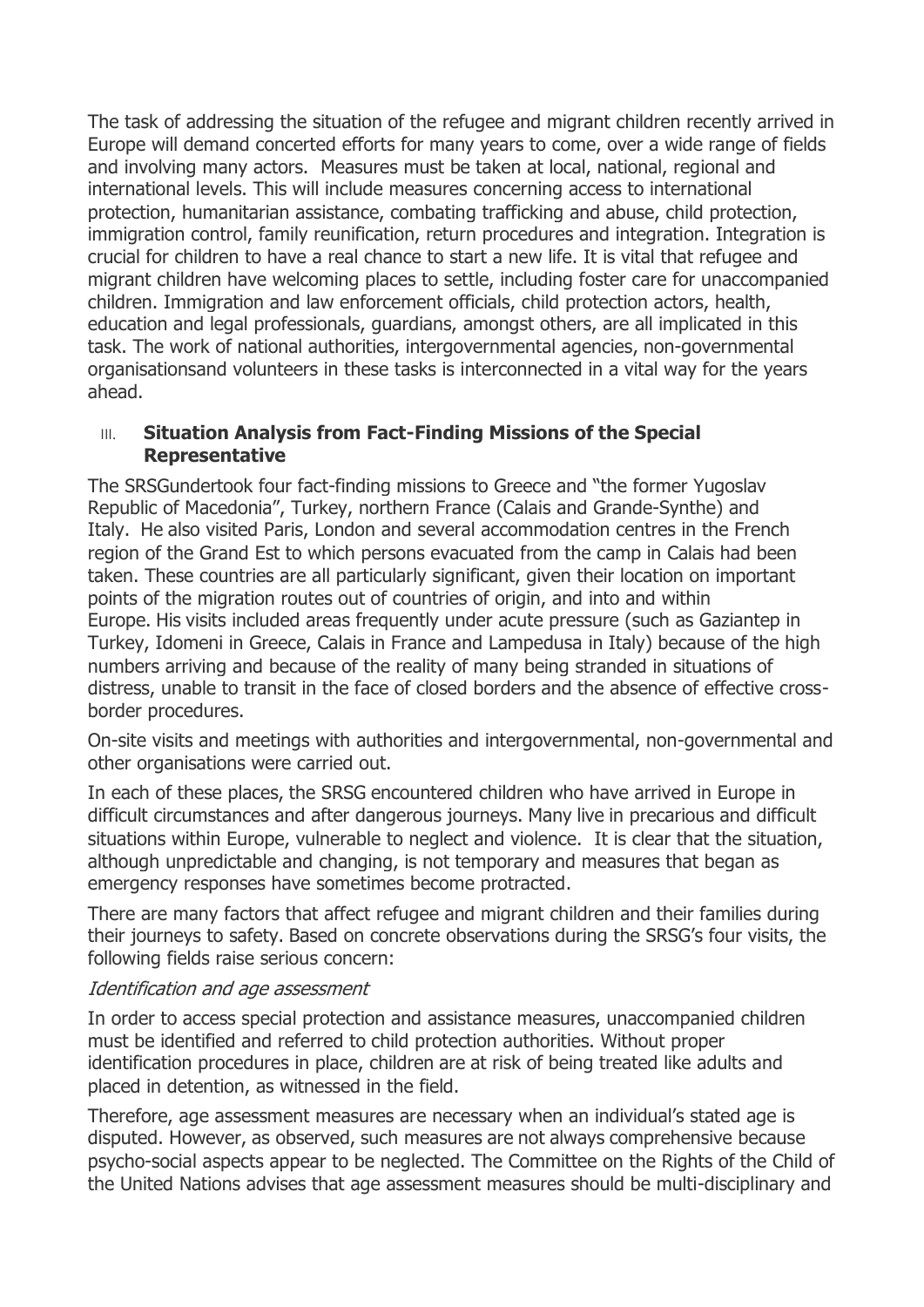holistic (CRC General Comment No. 6) and should be carried out with appropriate safeguards.

# Registration and guardianship

Following identification, children and families should be registered. Unaccompanied and separated children, as well as age-disputed individuals, should have a guardian appointed as soon as possible. As observed in the field, unaccompanied childrenare not always identified, registered and provided with a guardian. Without a guardian and suitable care, such children may be exposed to serious protection risks, such as sexual exploitation, and are more likely to go missing. Until a guardian is appointed, there is often a vacuum in terms of the child's ability to access and to enjoy protection, particularly in countries where children need guardians in order to complete administrative procedures, including applications for asylum and requests for relocation and family reunification. While guardianship practices vary across Europe, good practice standards do exist. It was encouraging to learn that such good practice is being considered by the Greek authorities and others in the development and strengthening of guardianship systems for unaccompanied children.

# Adequate reception conditions including preventing and responding effectively to disappearances

As observed in the field, many children and families across Europe live in abysmal conditions. Fortunately, in some cases, such as the makeshift Tabanovce camp in "the former Yugoslav Republic of Macedonia", the responsible authorities responded tothe SRSG's call for action and assisted those concerned by providing proper shelter and relocation to better reception facilities. With regard to minimum living conditions in camps, practical measures such as gender-separate sanitary facilities, better lighting and childfriendly spaces not only make a huge difference for children's well-being, but may also eliminate risks of sexual abuse. Efforts to transfer those concerned from camps to better accommodation are welcome, as are efforts to ensure that they are able to access procedures to claim international protection. However, in taking such measures, it is vital to safeguard unaccompanied children and to prevent disappearances. In this regard, the SRSG observed limited involvement of child protection authorities at certain critical moments. For example, during his missions, he observed that no child protection officer was present when children register with migration authorities to inform them in childfriendly language about their rights and to respond to their questions and concerns. There is a real need for an integrated response from the different actors involved in the reception and care of children and families.

### Alternatives to detention for families and suitable alternative care arrangements for unaccompanied and separated children

Immigration detention is never in the best interests of the child. Furthermore, separation of a child from his or her family should only take place when it is in the best interests of the child. Yet, migrant and refugee children are detained and many are separated from a parent who is placed in immigration detention. A lack of alternatives to detention is one of the most damaging structural problems affecting children, which urgently needs to be addressed. The Council of Europe has supported the Global Campaign to end immigration detention of children<sup>[\[2\]](https://search.coe.int/cm/Pages/result_details.aspx?ObjectId=09000016806fdd08#_ftn2)</sup> and we shall continue our efforts to end this violation of children's rights.

# Accurate information, quality legal aid and access to child-friendly procedures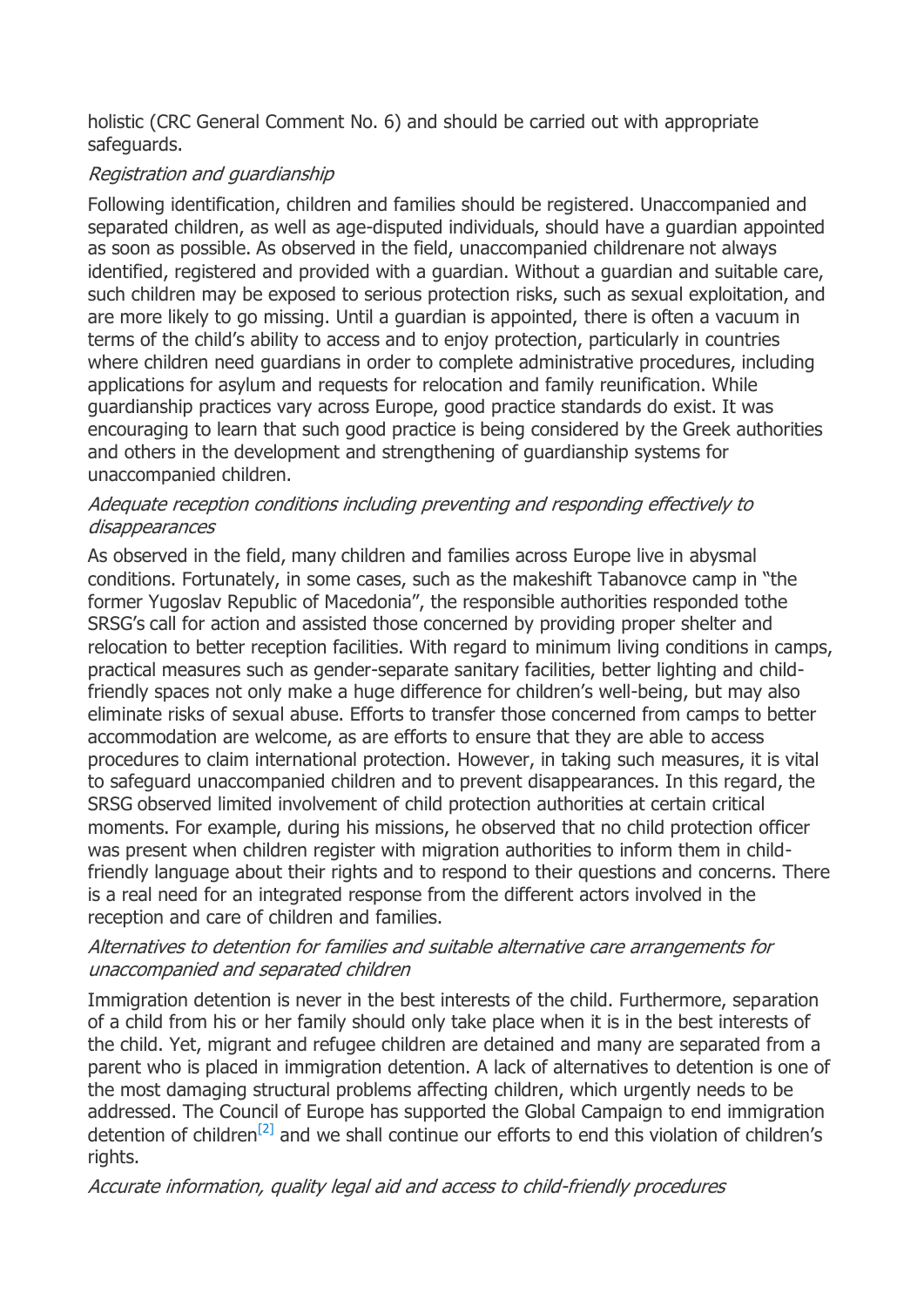Refugees and migrants are seeking safety and stability. It is crucial that they receive accurate information on their rights, access to procedures that will determine their protection needs and decisions that provide them with a durable solution. Yet, it seems that children are rarely provided with child-friendly information, the assistance of an interpreter or free legal aid. The SRSG, throughout his field missions, encountered migrants who lacked information, or had been given inaccurate or insufficient information, and who were languishing in limbo. In some cases, this was due to backlogs in the system. In the worst cases, refugee and migrant families were detained without access to international protection procedures. These backlogs and barriers must be addressed in order to avoid further human rights violations and to ensure access to protection for those who deserve it as well as to strengthen the effective functioning of asylum and immigration systems across Europe. In this regard, the need for practical guidelines on child-specific persecution and child-sensitive credibility assessment as well as related training initiatives targeting relevant decision-makers in member states should also be emphasised.

### Preventing and responding to violence, trafficking and exploitation

Child trafficking is a concern on the migrant route to and through countries. The procedures do not always guarantee the effective identification of trafficking victims.

Migrants and refugees are exposed to violence not only at the hands of smugglers and traffickers, but also as a result of state action and inaction. For example, the SRSG was concerned to learn on one of his missions that children caught vending or begging were arrested and detained. This is not an appropriate response: rather, child protection measures should be put in place. There were also allegations of sexual harassment and abuse of children in some camps the SRSG visited and of disproportionate use of force by the police. State actors should ensure that their interventions do no harm to children. Additionally, states should work to prevent child labour, such as the exploitation of Syrian children in the textile industry and agriculture. States also need to develop appropriate responses to harmful practices and survival strategies such as early and forced marriages, which appear to be an increasing phenomenon.

#### Education and integration measures

Every child has the right to education. Yet, it was observed that many children face both systemic and practical barriers to accessing quality education. Globally, only 50% of refugee children attend primary school. In the hotspots and emergency camps, there are often very limited or no educational opportunities. In some countries children without the necessary documentation were unable to enrol in school. In particular, children of irregular migrants face discrimination. There is a need not only to address such inequality, but also to provide specialised linguistic support to refugee and migrant children. Additionally, member states should take measures to support families so that children do not need to engage in child labour and, therefore, miss out on their chance for educational opportunities. Local and regional authorities have a key role to play in improving access to and quality of education for all children.

#### Access to health services

Migrants and refugees should be guaranteed access to health services. In this regard, it is disturbing to learn that unregistered refugees and asylum seekers in some countries only have access to emergency healthcare, which does not always include maternity care and giving birth in a hospital. It is essential that such services be accessible for migrants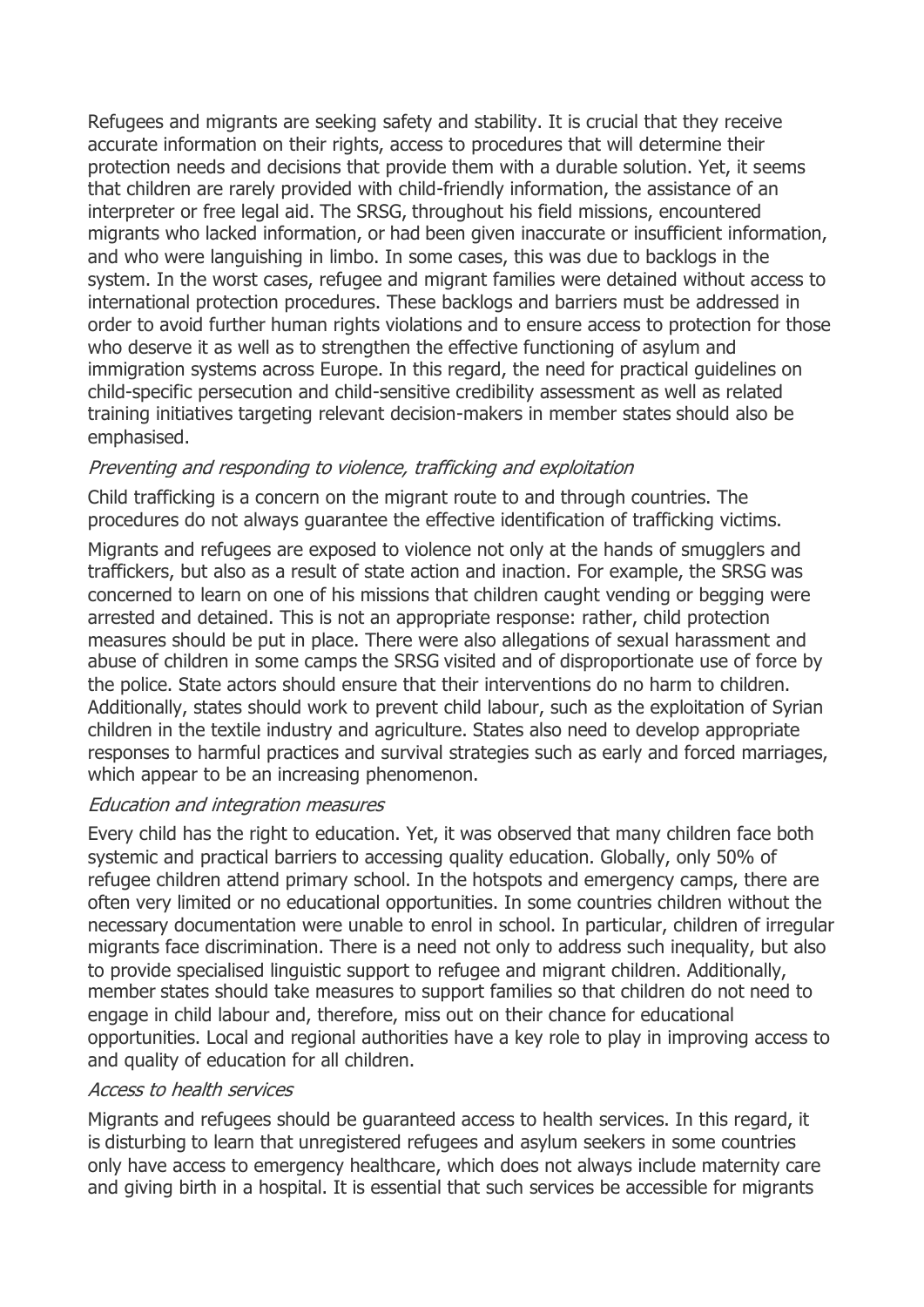and refugees. As with other services, the assistance of an interpreter or cultural mediator may be necessary to access and to benefit from health services. Additionally, specialised mental health services may also be necessary and such services should be better developed and resourced across Europe.

### Relocation and resettlement

Relocation and resettlement provide a legal avenue to protection. By increasing and fulfilling such pledges, states can proactively manage the selection and integration of the most vulnerable. Such measures require adequate resources both before and after relocation or resettlement. Unfortunately, relocation pledges remain insufficient and measures to relocate the most vulnerable, such as unaccompanied children are unsatisfactory. In practice many children fall outside their scope. For example, the European Commission's seventh report on relocation notes that the biggest group of unaccompanied minors in Greece are Afghanis, who are not eligible for relocation. It is therefore important to find other mechanisms for transfer to other countries. As an example, the so-called Dubs amendment provides a mechanism for relocation of children to the United Kingdom but still needs to be implemented more effectively.

The scarcity of relocation offers prevents those entering frontline countries from being able to travel legally to other countries to have their asylum claims examined there. During SRGSs visits, it is observed that relocation takes too long. This creates further pressure on the reception systems. More focused attention at EU level to the specific question of relocation of children could ensure that swift and effective procedures are put in place to transfer children away from acute shortages of reception to places where they can access asylum procedures and benefit from reception conditions which cater for their needs.

#### Family reunification

Children and families often become separated on their long journeys to Europe. Ideally, the implementation of the Dublin III Regulation should facilitate timely family reunification within the European Union. However, procedures for such transfers have been heavily criticised as cumbersome. They need urgent improvements to ensure a child-centred approach and, in particular, to cut down on lengthy delays. Authorities should continue to monitor and to support families following reunification efforts.

#### Statelessness

In addition to these issues that the SRSG encountered during his field missions, there is also the need to prevent and to reduce statelessness among migrant and refugee children. Addressing statelessness is highlighted as a priority in the Secretary General's March 2016 paper and is regularly a focus of the country monitoring and recommendations made by the Commissioner for Human Rights. Most recently, the Parliamentary Assembly adopted Resolution 2099 (2016) that outlines concrete measures that member states should take in order to eradicate statelessness of children.

# Transition to adulthood

When an unaccompanied child turns 18, he or she may suddenly be transferred to adult facilities and receive limited assistance or, in the worst case, find himself or herself living on the street without any support. A more gentle transition period for those reaching the age of majority could help better prepare them for life ahead and prevent disappearances. More attention to easing transition could reduce the risk that these children find themselves unemployed and without any support network.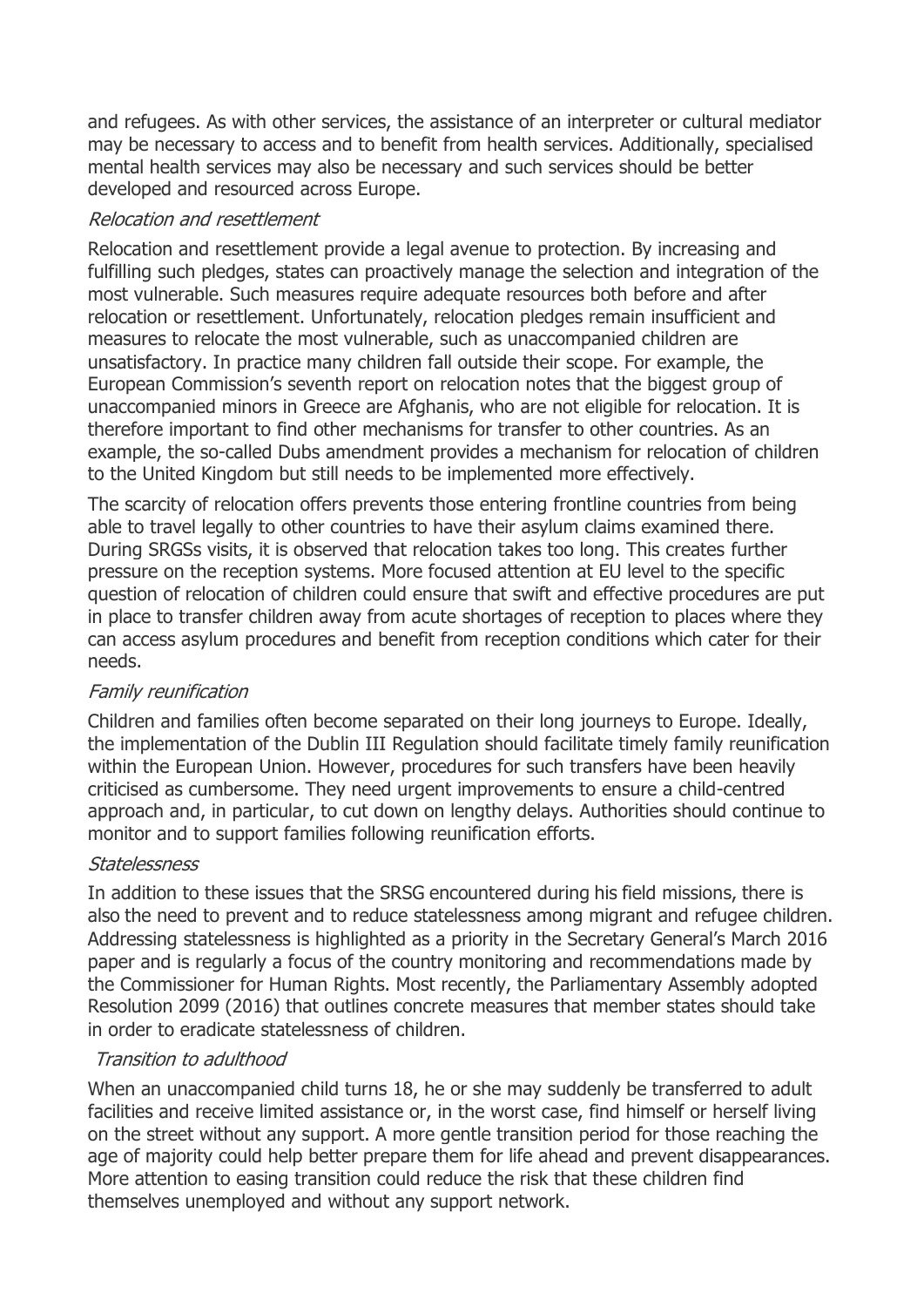#### IV. **Setting a Course for Better Responses**

During the course of his missions, the SRSG witnessed, first-hand, great commitment and engagement from authorities and NGOs. However, there were also examples of authorities and organisations struggling to mobilise the necessary resources and identify adequate solutions, both at the frontline and in actions, which address the longer-term situation of these children.

What is abundantly clear is that we cannot afford to fail to address the situation of refugee and migrant children decisively. How best to respond in a way that respects human rights remains a challenge for all governments. However, challenges if well-managed can turn into opportunities. The stakes are very high both for these children and for our societies as a whole. Without adequate assistance to these children and proper procedures to determine where their futures lie, their ability to develop and contribute to society, whether that be in Europe or elsewhere, is completely undermined. And if we do not guarantee respect for human dignity, solidarity and protection of children from violence, our societies take on the real and significant risks of marginalised communities, social division and insecurity.

It is vital to place the rights of refugee and migrant children at the centre, while directly engaging with the very real challenges for authorities and other actors in securing their immediate protection and longer-term solutions in line with their best interests.

Treating migrant and refugee children as children first and foremost must be our clear starting point, regardless of their citizenship, immigration status or background. As stressed by the Secretary General, in accordance with the United Nations Convention on the Rights of the Child, the European Convention on Human Rights and the European Social Charter, in dealing with migrant and asylum-seeking children, all member states must uphold the principles of non-discrimination on any ground, be guided by the best interests of the child and recognise children as rights-holders as well as their right to life, survival and development, family unity, non-refoulement, participation and confidentiality.

We must also recognise that some issues which arise during mass arrivals and when addressing individual cases of families and unaccompanied children are complex and sensitive, both legally and politically. If children are to be protected and assisted, these questions need to be addressed squarely by the international community, drawing on human rights standards. Without this, we will fail to make progress. For example, finding ways to ensure solidarity and responsibility sharing in Europe is a difficult but crucial task. Child-sensitive procedures must be designed and take into account their individual circumstances. This is challenging and involves adapted procedures, the involvement of specialised actors and inter-agency approaches and adequate fact gathering and assessment. A further example of an area where practices and approaches are contested arises around the deprivation of liberty of migrant children. However, there is growing consensus that detention of children, for immigration reasons, must be brought to an end.

Resolving these issues requires determined collective effort. The need to find better ways to work together to secure the rights of children is manifest within countries and across borders, and between different actors and organisations, whether governmental or intergovernmental, civil society and volunteers. What these children are going through will define who they will become. It will also define, in some respects, our common future.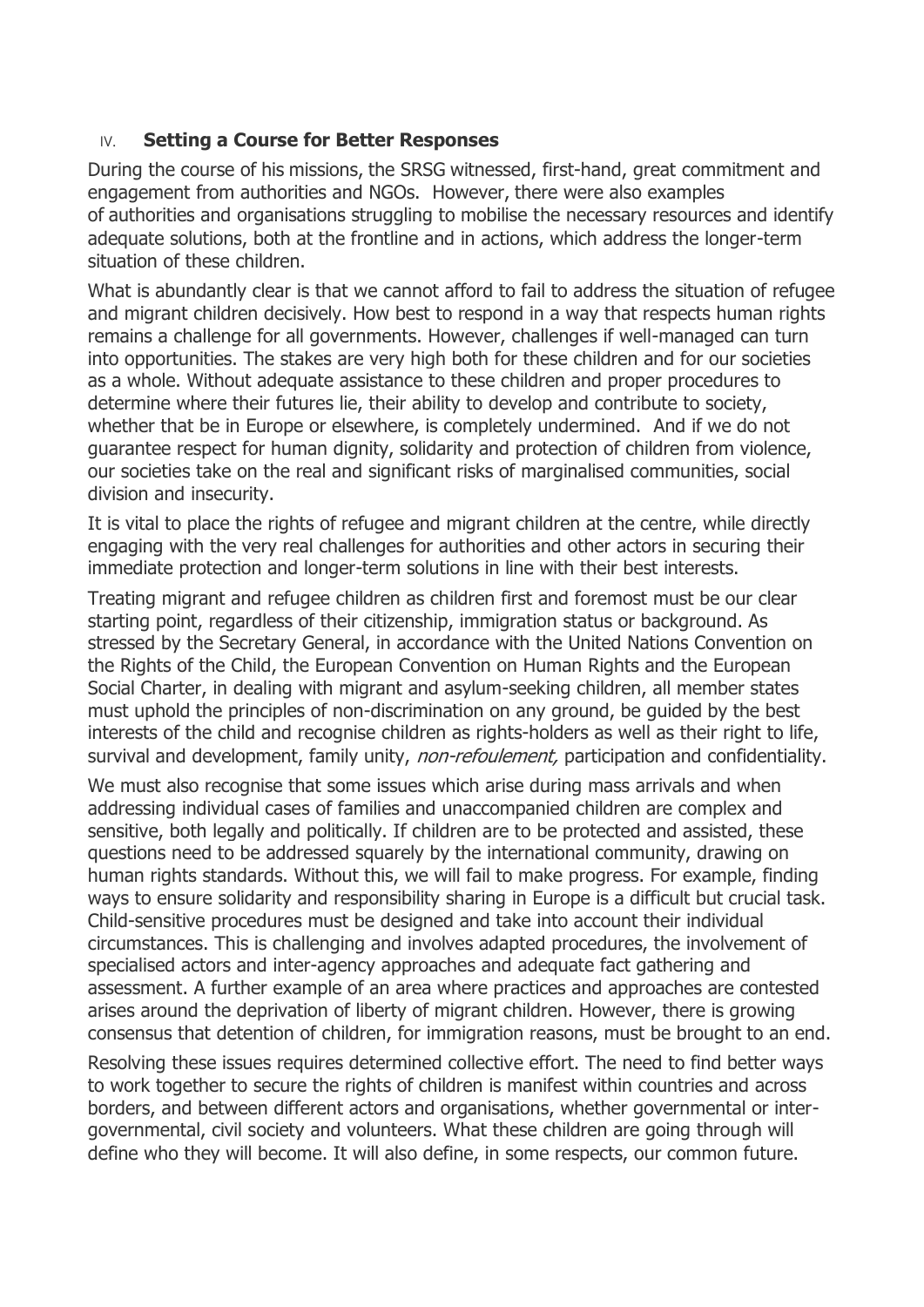# **V. Moving Forward**

The SRSG's fact-finding missions have demonstrated some key areas where the Council of Europe must play its role in supporting member states, and indeed all actors concerned.

The body of Council of Europe conventions sets important standards, in diverse areas, which are the foundation stones for action. The geographical reach of its membership allows activities by the Council of Europe to achieve an impact all along the migration routes into and within Europe. The Council of Europe can draw on the knowledge and experiences of its member states along this spectrum to develop policy and provide support in fulfilling our obligations towards refugee and migrant children. The Council of Europe also supports networks which have a real role to play, including the European Network for Ombudsmen for Children. It participates in ongoing dialogue and co-operates closely with other international and regional organisations including the European Union and United Nations bodies and agencies.

Putting in place, as a next step, an action plan that addresses issues facing all refugee and migrant children will strengthen the Council of Europe's ongoing work and crucially will allow us to do more and to do better for children and families. A comprehensive framework allows the Council of Europe to bring refugee and migrant children specifically into focus across the many areas of Council of Europe work that have an impact on them. These include child rights, education, sport, youth participation, access to social rights and intercultural programmes. It would allow better links to be forged between them and would contribute to the ongoing work of the Parliamentary Assembly, the Congress of Regional and Local Authorities, the European Committee of Social Rights and the important monitoring work of the treaty bodies. An action plan will also enable the Council of Europe to engage more fully with external stakeholders in respect of refugee and migrant children by raising awareness of its activities, supporting dialogue, and facilitating synergies and co-operation.

Features of this framework will be led by the findings from the fact-finding missions, including a focus:

- not only on short-term, emergency responses, but on a longer-term strategy;
- not only on certain border points, but also on efforts to find durable solutions for the future well-being of refugees and migrants and in the best interests of the children concerned;
- on all refugee and migrant children, not just those with claims for international protection;
- on meeting the special needs for the assistance and protection of unaccompanied children and ensuring that the situation of children within families is visible and addressed;
- on ensuring respect for *non-refoulement*, while at the same time managing migration flows;
- on securing stability for refugee and migrant children through support for integration in our societies, resettlement to other countries or return to their countries of origin, when and where this is in their best interests;
- on strengthening child protection systems and building capacity for the protection of all children in the jurisdiction of member states.

A Council of Europe wide action plan on migrant and refugee children, with special focus on unaccompanied children, will play an instrumental role in both standard-setting processes on issues such as age assessment, legal guardianship and in dissemination of